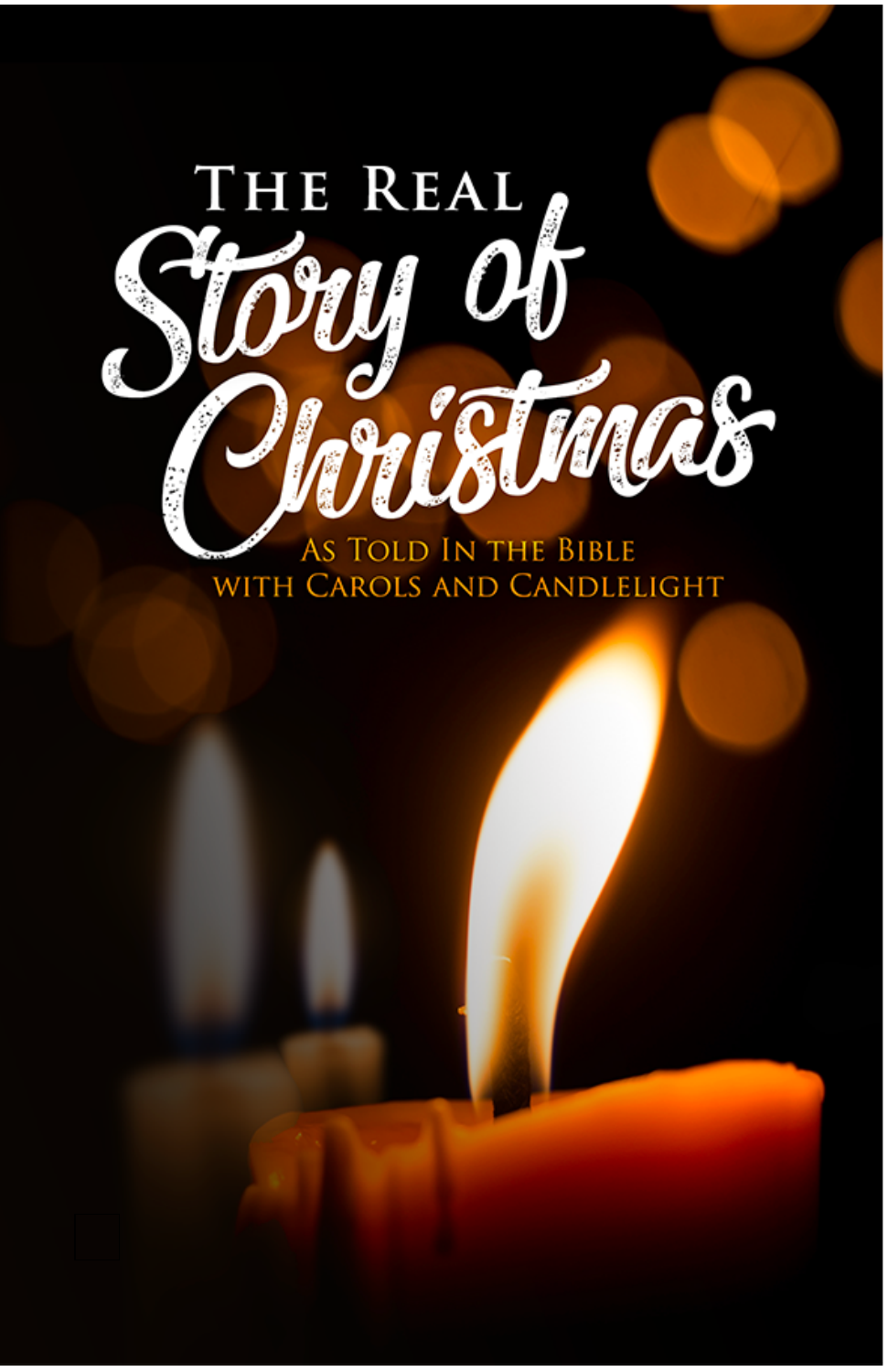# **The Real Story of Christmas**

*As Told in the Bible with Carols and Candlelight*

Scripted by Jerry Dirmann

\_\_\_\_\_\_\_\_\_\_\_\_\_\_\_\_\_\_\_\_\_\_\_

**Bible Versions Used (in order of first appearance):** 

**NKJV** – New King James Version

**NLT** – New Living Translation

**GW** – God's Word

**ESV** – English Standard Version

**TEV** – Today's English Version (a.k.a. the Good News Translation**,** 2001)

**NIV84** – New International Version, 1984

**NIV** – New International Version

**CEV** – Contemporary English Version

**NCV** – New Century Version

## **MUSIC Considerations:**

Christmas Carols included are in the public domain.

"Away in a Manger" – 1887 "Hark, the Herald Angels Sing" – 1840 "Joy to the World" – 1886 "O Come All Ye Faithful" – 1751 "O Holy Night" – 1847 "O Come O Come Emmanuel" – Traditional "Silent Night" – 1818

"Here I Am to Worship" by Tim Hughes - © Copyright 2001 Thankyou Music (PRS)(admin. worldwide by EMI CMG Publishing excluding Europe which is admin. by kingswaysongs.com). ; © 2001 Kingsway's Thankyou Music; admin. EMI Christian Music Publishing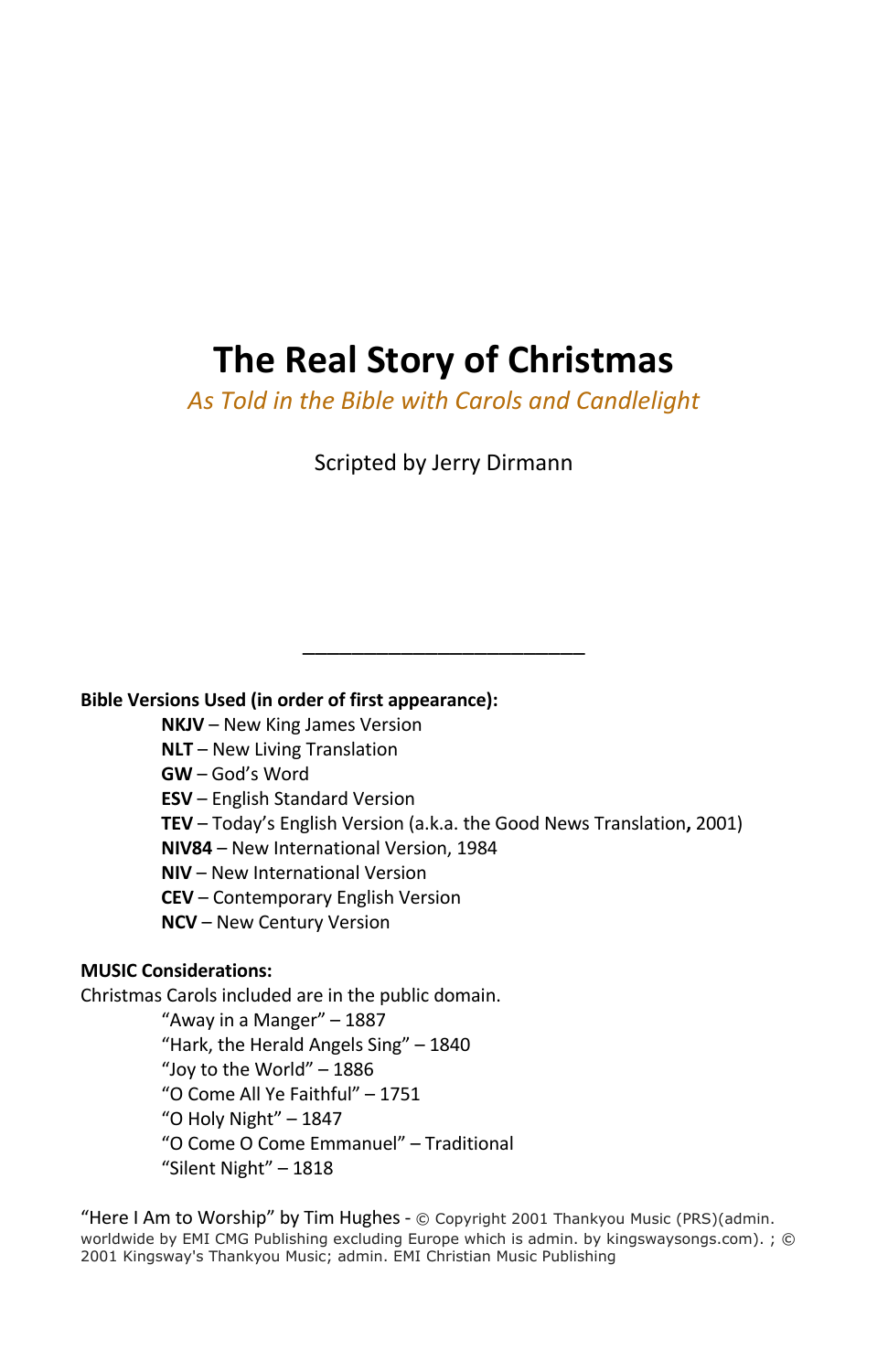# HOSTS INTRODUCTION

HELLO … WELCOME TO EVERYONE, AND MERRY CHRISTMAS! MY NAME IS \_\_\_\_\_\_\_\_\_\_\_\_\_\_, AND I AM SO GLAD YOU CAME. MY HOPE IS THAT YOU'LL BE GLAD TOO! AMONG THE NUMEROUS CHRISTMAS TRADITIONS, THERE IS ONE THAT HAS BECOME A FAVORITE OF SO MANY, AND IT'S SIMPLY THIS … TO GATHER TOGETHER AND READ THE CHRISTMAS STORY … STRAIGHT FROM THE SCRIPTURES … AND ALONG THE WAY, TO SING CHRISTMAS CAROLS THAT PROCLAIM THOSE VERY EVENTS.

THE STORY OF CHRISTMAS IS SPECIAL FOR TWO REASONS: FIRST, IT'S THE HEARTWARMING STORY OF HOW GOD LOVED ALL OF US––SO MUCH–– THAT HE SENT HIS SON JESUS TO BECOME A HUMAN BEING. HE HUMBLY CAME AS A LITTLE BABY IN BETHLEHEM ONLY TO LATER GIVE HIS LIFE TO SAVE US. AND SECOND, THIS STORY IS SPECIAL BECAUSE … IT'S ABSOLUTELY TRUE! AND TODAY, FEW PEOPLE REALIZE THAT SO MANY OF THE CAROLS THAT FILL THE MALLS AND THE SEASON WITH THE SOUND OF CHRISTMAS ARE ACTUALLY SONGS OF HOPE … AND JOY … WITH POWERFUL MESSAGES THAT ORIGINATED FROM THIS BELOVED STORY. ONE OF THOSE MESSAGES IS THAT JESUS BROUGHT LIGHT INTO THE WORLD.

AND SPEAKING OF LIGHT, TOWARD THE END OF THE STORY, WE'LL BE LIGHTING CANDLES TO ILLUSTRATE HOW THE LIGHT OF JESUS HAS SPREAD AROUND THE WORLD (PLEASE LET ME KNOW IF YOU DID NOT RECEIVE A CANDLE). WHEN IT'S TIME, SOMEONE WILL LIGHT YOUR CANDLE, AND THEN YOU CAN PASS THE LIGHT TO SOMEONE ELSE (AND LET'S MAKE SURE TO PROTECT THE FURNITURE AND ANY LITTLE HANDS FROM HOT WAX).

I WANT YOU TO KNOW THAT THE SCRIPT WE WILL READ IS NOT "OUR VERSION" OF THE CHRISTMAS STORY, BUT RATHER … USING SEVERAL TRANSLATIONS, WE'RE GOING TO READ THE ORIGINAL STORY … THE TRUE ONE … THE ONE THAT COMES STRAIGHT FROM THE BIBLE. AND WE'LL START … AT THE VERY BEGINNING.

AND NOW, WITHOUT FURTHER ADO … LET'S READ … "THE REAL CHRISTMAS STORY."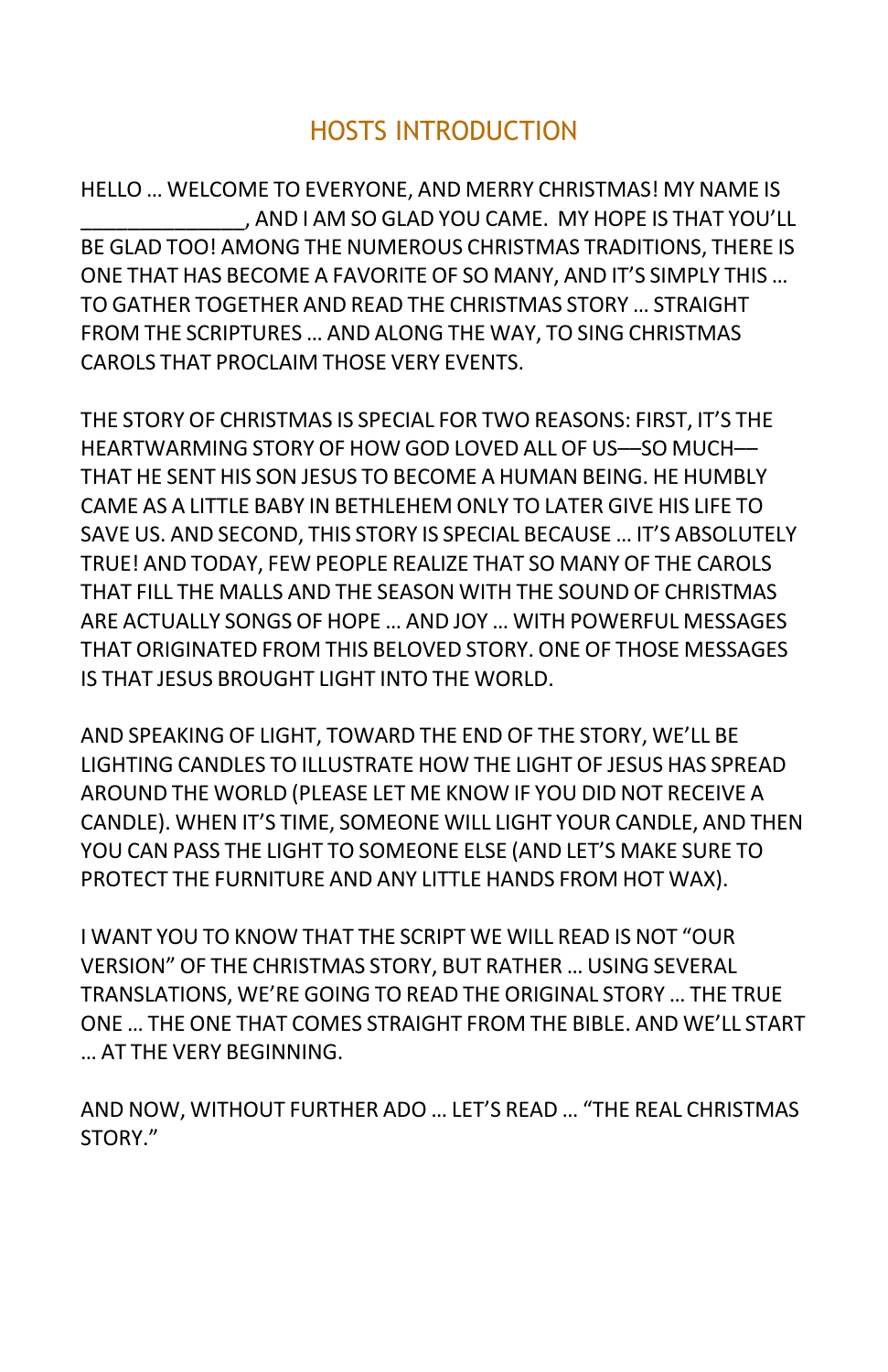# PART ONE: IN THE BEGINNING

**[Genesis 1:1 NKJV]** In the beginning God created the heavens and the earth. **[John 1:1 NKJV]** …and the Word was with God… **[John 1:9 NLT]** …the true light… **[Hebrews 1:2 NKJV]** …His Son … through whom … He made the worlds…

**[Genesis 1:31 GW]** And God saw everything that he had made and that it was very good… **[Genesis 2:16–17 NKJV]** And the LORD God commanded the man, saying, "Of every tree of the garden you may freely eat; **17** but of the tree of the knowledge of good and evil you shall not eat, for in the day that you eat of it you shall surely die."

**[Genesis 3:4 ESV]** But the serpent said to the woman, "You will not surely die. **[1 Timothy 2:14 NLT]** The woman was deceived, and sin was the result. **[Gen 3:6 NKJV]** … she took … its fruit and ate. She also gave to her husband with her, and he ate. **[Romans 5:12 NLT]** When Adam sinned, sin entered the world. Adam's sin brought death, so death spread to everyone, for everyone sinned. **[Revelation 12:9 TEV]** … that ancient serpent, called the Devil, or Satan… deceived the whole world…

**[Romans 3:10–12 NIV84]** As the Scriptures say: "There is no one who is righteous, **11** no one who is wise or who worships God. **12** All have turned away from God; they have all gone wrong; no one does what is right, not even one.

# PART TWO: THE PROPHECY

**[Isaiah 59:15–16 NLT]** … The LORD looked and was displeased to find there was no justice. **16** He was amazed to see that no one intervened to help... So he himself stepped in to save them… **[Jeremiah 23:5–6 NLT]** "For the time is coming," says the LORD, "when I will raise up a righteous descendant from King David's line. He will be a King who rules with wisdom. He will do what is just and right throughout the land. **6** And this will be his name: 'The LORD Is Our Righteousness.' … **[Micah 5:2 NIV]** "But you, Bethlehem …, though you are small among the clans of Judah, out of you will come for me one who will be ruler over Israel, whose origins are from of old, from ancient times."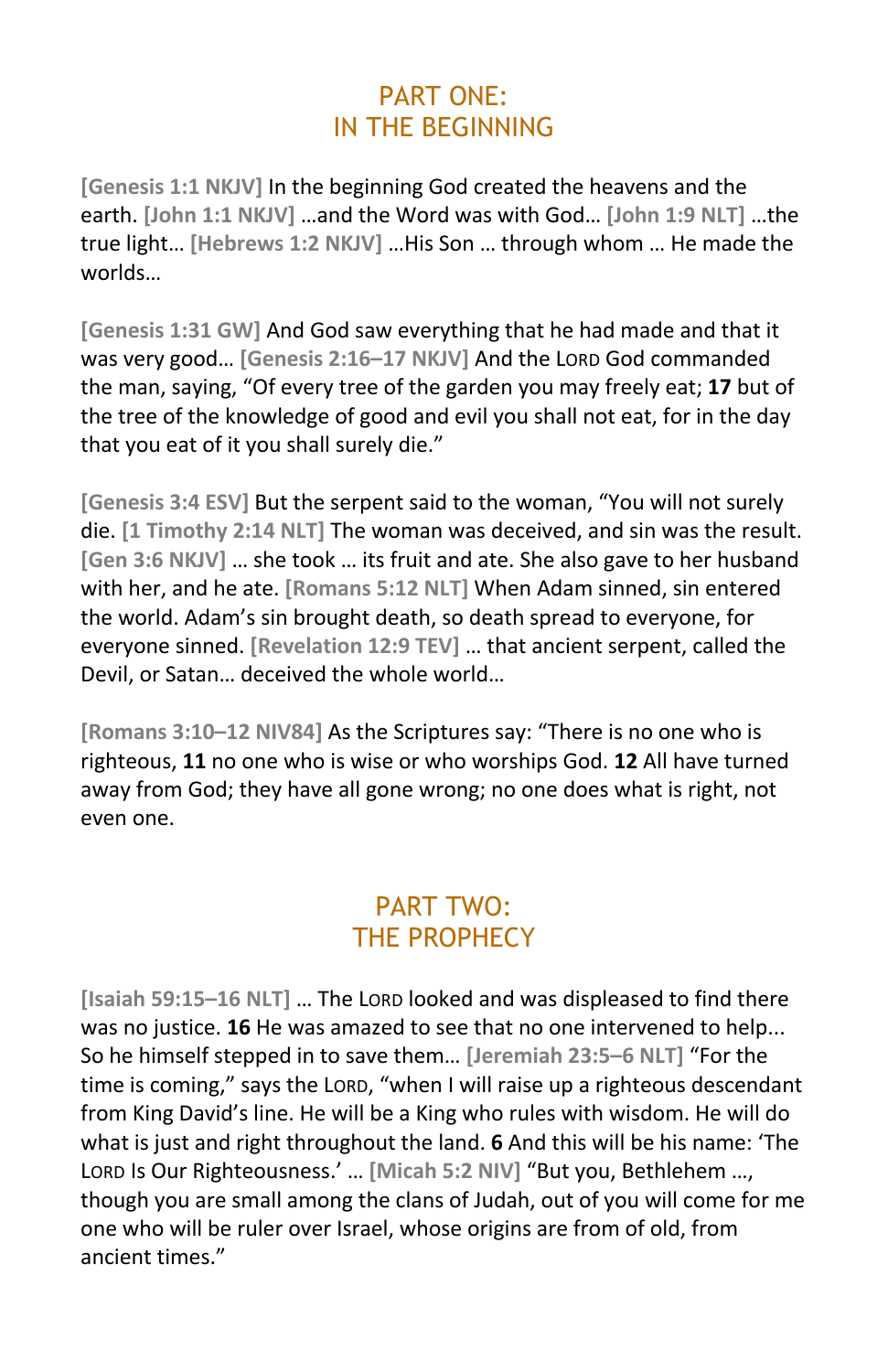**[1 John 4:9 NIV]** This is how God showed his love among us: He sent his one and only Son into the world that we might live through him. **[Isaiah 7:14 NLT]** … the Lord himself will give you the sign. Look! The virgin will conceive a child! She will give birth to a son and will call him Immanuel (which means 'God is with us').

SINGING

## **O COME, O COME EMMANUEL**

VERSE 1

*O come, O come, Emmanuel, And ransom captive Israel, That mourns in lonely exile here, Until the Son of God appear*

*. Rejoice! Rejoice! Emmanuel Shall come to thee, O Israel.*

### VERSE 2

*O come, Thou Rod of Jesse, free Thine own from Satan's tyranny; From depths of hell Thy people save, And give them victory o'er the grave.*

> *Rejoice! Rejoice! Emmanuel Shall come to thee, O Israel.*

## VERSE 3

*O come, Thou Dayspring, from on high, And cheer us by Thy drawing nigh; Disperse the gloomy clouds of night, And death's dark shadows put to flight.*

> *Rejoice! Rejoice! Emmanuel Shall come to thee, O Israel.*

**[Luke 1:26–38 NIV84]** In the sixth month, God sent the angel Gabriel to Nazareth, a town in Galilee, **27** to a virgin pledged to be married to a man named Joseph, a descendant of David. The virgin's name was Mary. **28** The angel went to her and said, "Greetings, you who are highly favored! The Lord is with you." **29** Mary was greatly troubled at his words and wondered what kind of greeting this might be. **30** But the angel said to her, "Do not be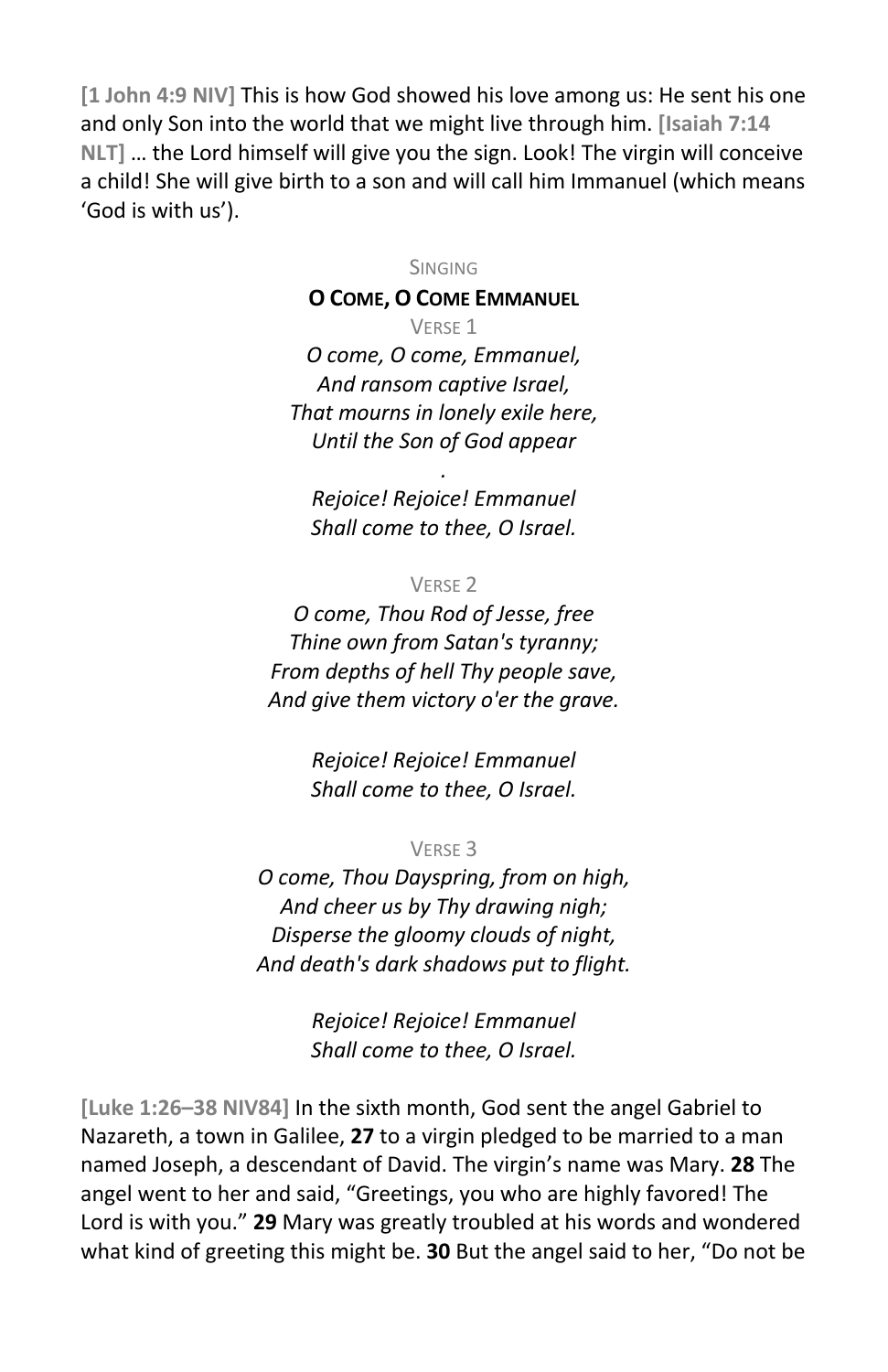afraid, Mary, you have found favor with God. **31** You will be with child and give birth to a son, and you are to give him the name Jesus. **32** He will be great and will be called the Son of the Most High. The Lord God will give him the throne of his father David, **33** and he will reign over the house of Jacob forever; his kingdom will never end." **34** "How will this be," Mary asked the angel, "since I am a virgin?" **35** The angel answered, "The Holy Spirit will come upon you, and the power of the Most High will overshadow you. So the holy one to be born will be called the Son of God. **36** Even Elizabeth your relative is going to have a child in her old age, and she who was said to be barren is in her sixth month. **37** For nothing is impossible with God." **38** "I am the Lord's servant," Mary answered. "May it be to me as you have said." Then the angel left her.

**[Matthew 1:18–21 NLT]** This is how Jesus the Messiah was born. His mother, Mary, was engaged to be married to Joseph. But before the marriage took place, while she was still a virgin, she became pregnant through the power of the Holy Spirit. **19** Joseph, to whom she was engaged, was a righteous man and did not want to disgrace her publicly, so he decided to break the engagement quietly. **20** As he considered this, an angel of the Lord appeared to him in a dream. "Joseph, son of David," the angel said, "do not be afraid to take Mary as your wife. For the child within her was conceived by the Holy Spirit. **21** And she will have a son, and you are to name him Jesus, for he will save his people from their sins."

# PART THREE: THE BIRTH

**[Luke 2:1–7 NKJV]** And it came to pass in those days that a decree went out from Caesar Augustus that all the world should be registered. **2** This census first took place while Quirinius was governing Syria. **3** So all went to be registered, everyone to his own city. **4** Joseph also went up from Galilee, out of the city of Nazareth, into Judea, to the city of David, which is called Bethlehem, because he was of the house and lineage of David, **5** to be registered with Mary, his betrothed wife, who was with child. **6** So it was, that while they were there, the days were completed for her to be delivered. **7** And she brought forth her firstborn Son, and wrapped Him in swaddling cloths, and laid Him in a manger, because there was no room for them in the inn.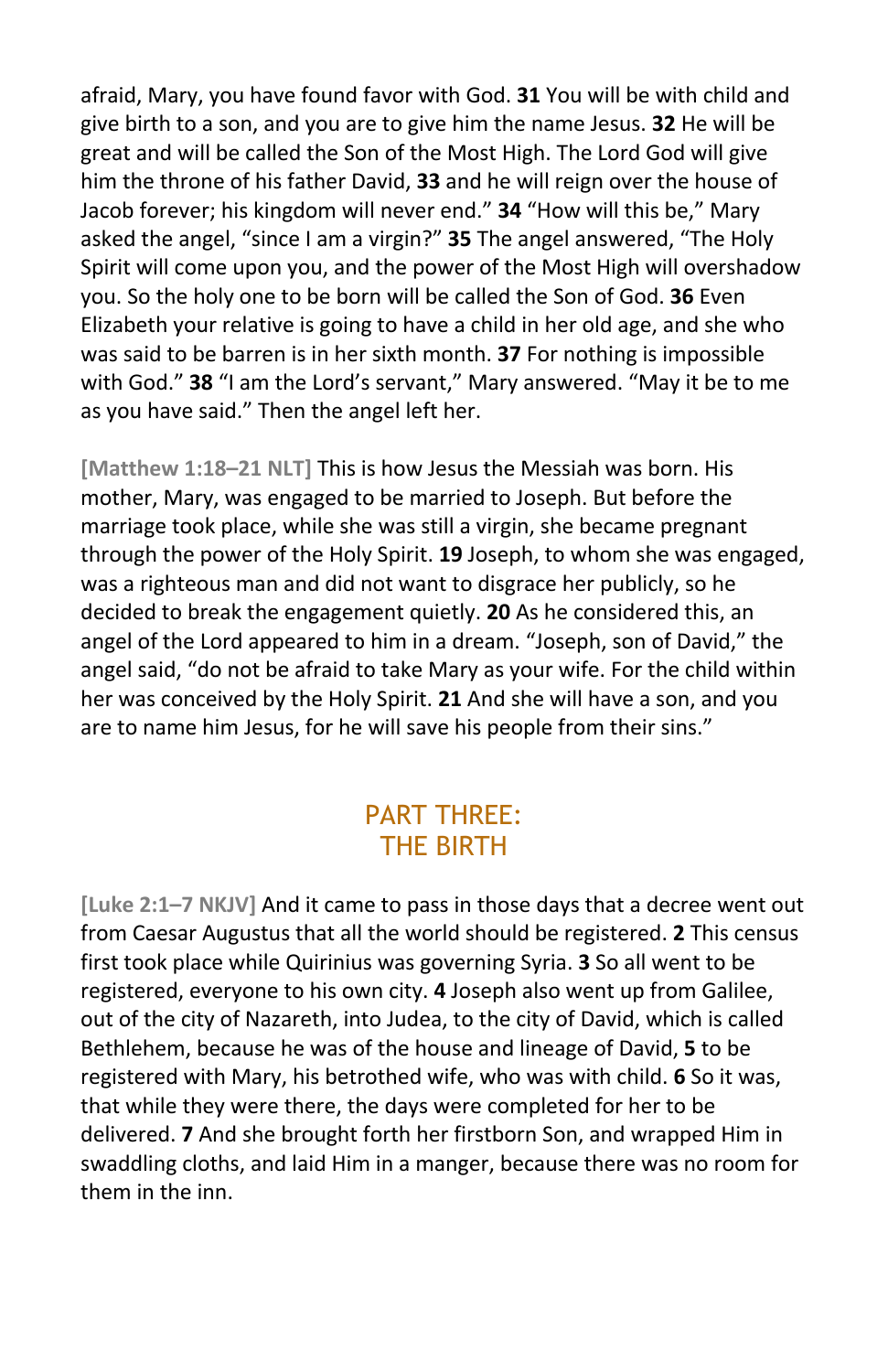## **AWAY IN A MANGER**

VERSE 1

*Away in a manger No crib for His bed The little Lord Jesus Lay down His sweet head The stars in the sky Look down where He lay The little Lord Jesus Asleep on the hay*

#### VERSE 2

*The cattle are lowing The poor Baby wakes But little Lord Jesus No crying He makes I love Thee, Lord Jesus Look down from the sky And stay by my side 'Til morning is nigh*

**[Isaiah 9:6–7 NKJV]** For to us a child is born, to us a son is given; and the government shall be upon his shoulder, and his name shall be called Wonderful Counselor, Mighty God, Everlasting Father, Prince of Peace. **7** Of the increase of his government and of peace there will be no end, on the throne of David and over his kingdom, to establish it and to uphold it with justice and with righteousness from this time forth and forevermore. The zeal of the LORD of hosts will do this.

# PART FOUR: THE ANNOUNCEMENT TO THE SHEPHERDS

**[Luke 2:8–15 NKJV]** Now there were in the same country shepherds living out in the fields, keeping watch over their flock by night. **9** And behold, an angel of the Lord stood before them, and the glory of the Lord shone around them, and they were greatly afraid. **10** Then the angel said to them, "Do not be afraid, for behold, I bring you good tidings of great joy which will be to all people. **11** For there is born to you this day in the city of David a Savior, who is Christ the Lord. **12** And this will be the sign to you: You will find a Babe wrapped in swaddling cloths, lying in a manger." **13** And suddenly there was with the angel a multitude of the heavenly host praising God and saying: **14** "Glory to God in the highest, And on earth peace, goodwill toward men!" **15** So it was, when the angels had gone away from them into heaven, that the shepherds said to one another, "Let us now go to Bethlehem and see this thing that has come to pass, which the Lord has made known to us."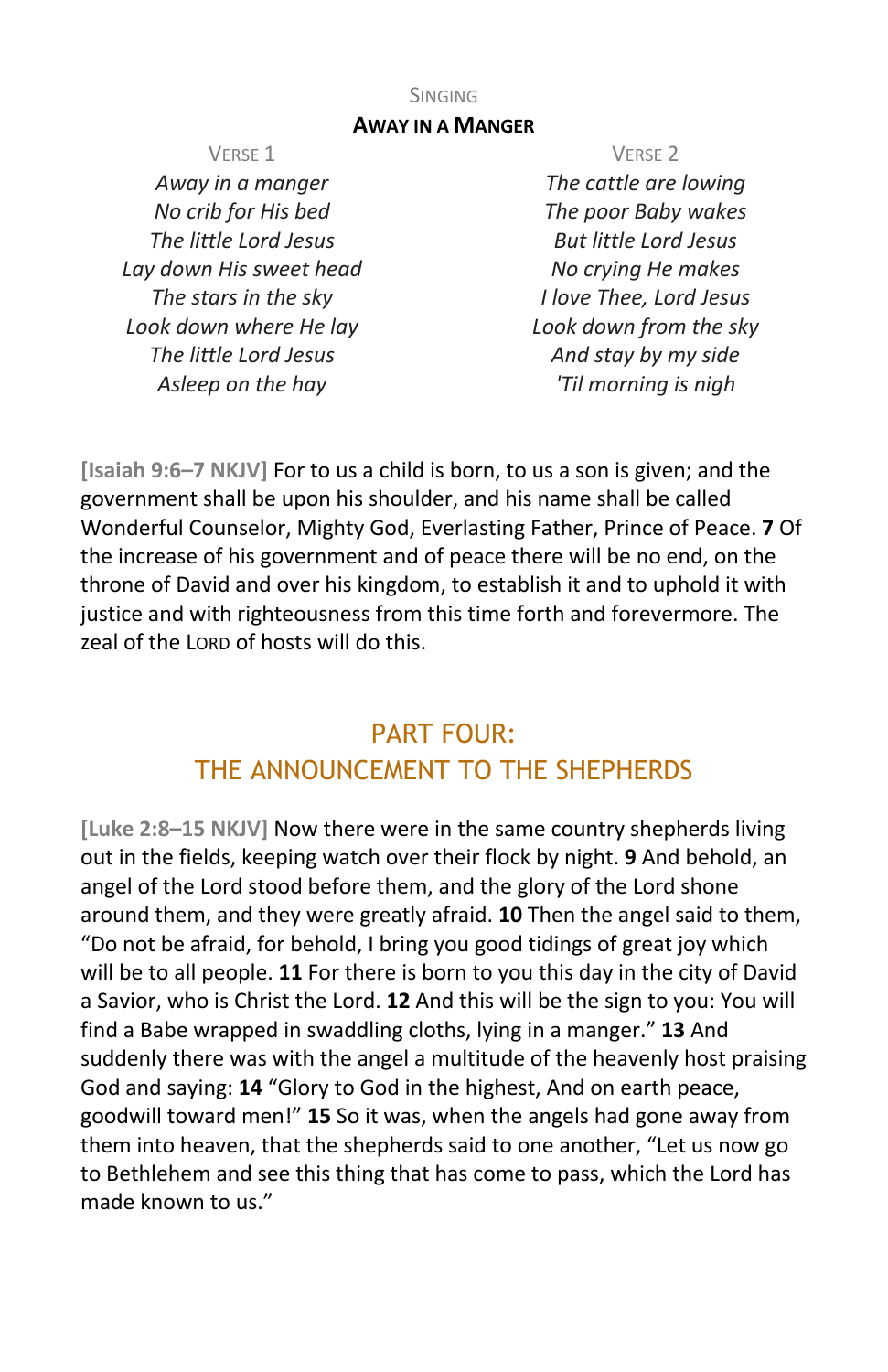## **HARK, THE HERALD ANGELS SING**

VERSE 1 *Hark! the herald angels sing: "Glory to the newborn King! Peace on earth and mercy mild God and sinners reconciled"*

*Joyful, all ye nations rise Join the triumph of the skies With angelic hosts proclaim: "Christ is born in Bethlehem"*

*Hark! the herald angels sing: "Glory to the newborn King!"*

#### VERSE 3

*Hail the Heav'n-born Prince of Peace! Hail the Son of Righteousness! Light and life to all He brings Ris'n with healing in His wings*

*Mild He lays His glory by Born that man no more may die Born to raise the sons of earth Born to give them second birth*

*Hark! the herald angels sing: "Glory to the newborn King!"*

**[Luke 2:16-20 NKJV]** And they came with haste and found Mary and Joseph, and the Babe lying in a manger. **17** Now when they had seen Him, they made widely known the saying which was told them concerning this Child. **18** And all those who heard it marveled at those things which were told them by the shepherds. **19** But Mary kept all these things and pondered them in her heart. **20** Then the shepherds returned, glorifying and praising God for all the things that they had heard and seen, as it was told them.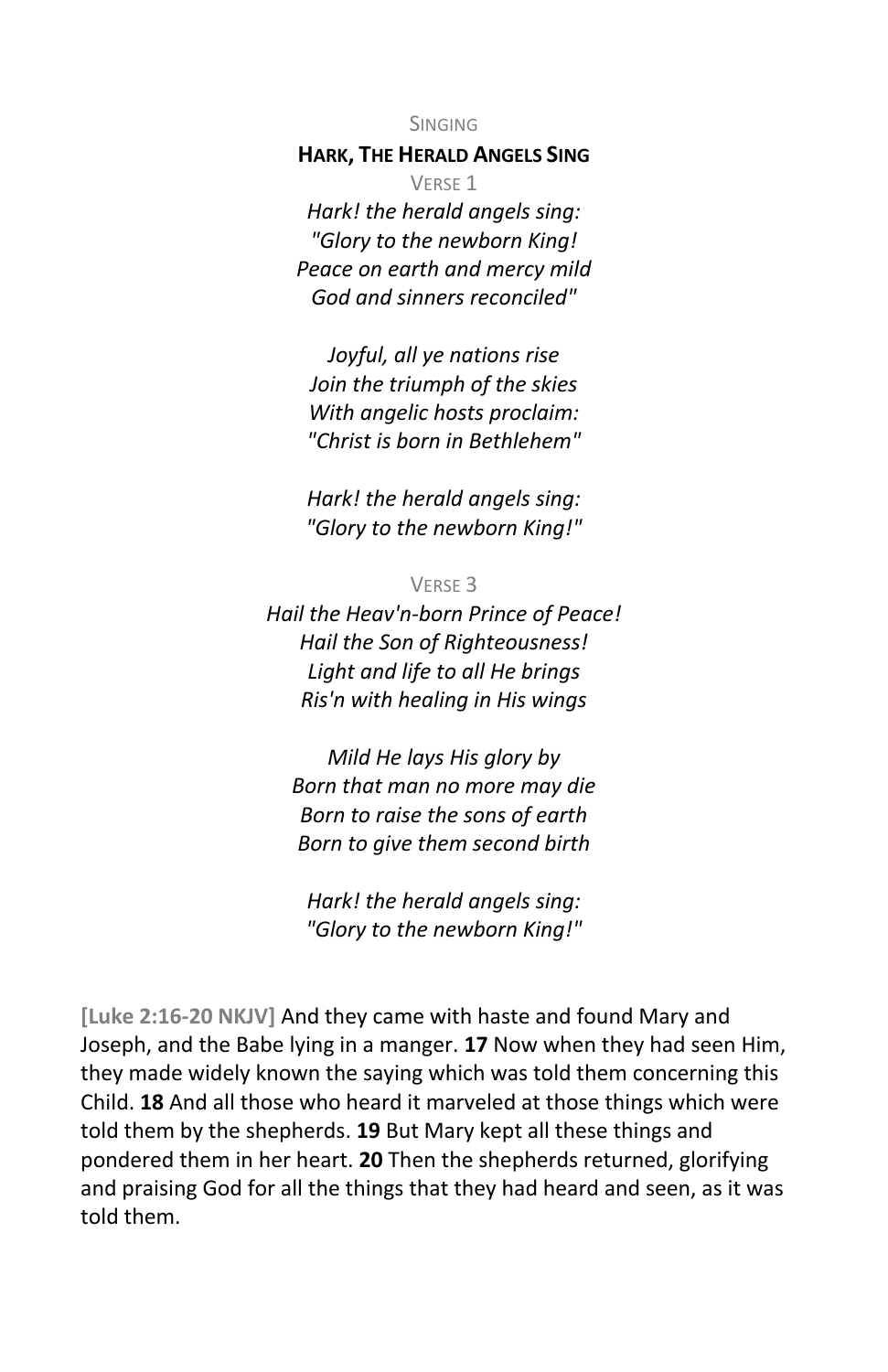### **O HOLY NIGHT**

VERSE 1

*O Holy night! The stars are brightly shining It is the night of our dear Savior's birth Long lay the world in sin and error pining 'Til He appeared and the soul felt its worth A thrill of hope the weary world rejoices For yonder breaks a new and glorious morn*

*Fall on your knees; O hear the Angel voices! O night divine, O night when Christ was born O night, O Holy night, O night divine!*

### VERSE 3

*Truly He taught us to love one another; His law is love and His Gospel is Peace Chains shall He break, for the slave is our brother And in His name, all oppression shall cease Sweet hymns of joy in grateful chorus raise we Let all within us Praise His Holy name*

*Christ is the Lord; O praise His name forever! His power and glory evermore proclaim His power and glory evermore proclaim*

**[Matthew 2:1–12 NKJV]** Now after Jesus was born in Bethlehem of Judea in the days of Herod the king, behold, wise men from the East came to Jerusalem, 2 saying, "Where is He who has been born King of the Jews? For we have seen His star in the East and have come to worship Him." 3 When Herod the king heard this, he was troubled, and all Jerusalem with him. 4 And when he had gathered all the chief priests and scribes of the people together, he inquired of them where the Christ was to be born. 5 So they said to him, "In Bethlehem of Judea, for thus it is written by the prophet: 6 'But you, Bethlehem, in the land of Judah, Are not the least among the rulers of Judah; For out of you shall come a Ruler Who will shepherd My people Israel.' " 7 Then Herod, when he had secretly called the wise men, determined from them what time the star appeared. 8 And he sent them to Bethlehem and said, "Go and search carefully for the young Child, and when you have found Him, bring back word to me, that I may come and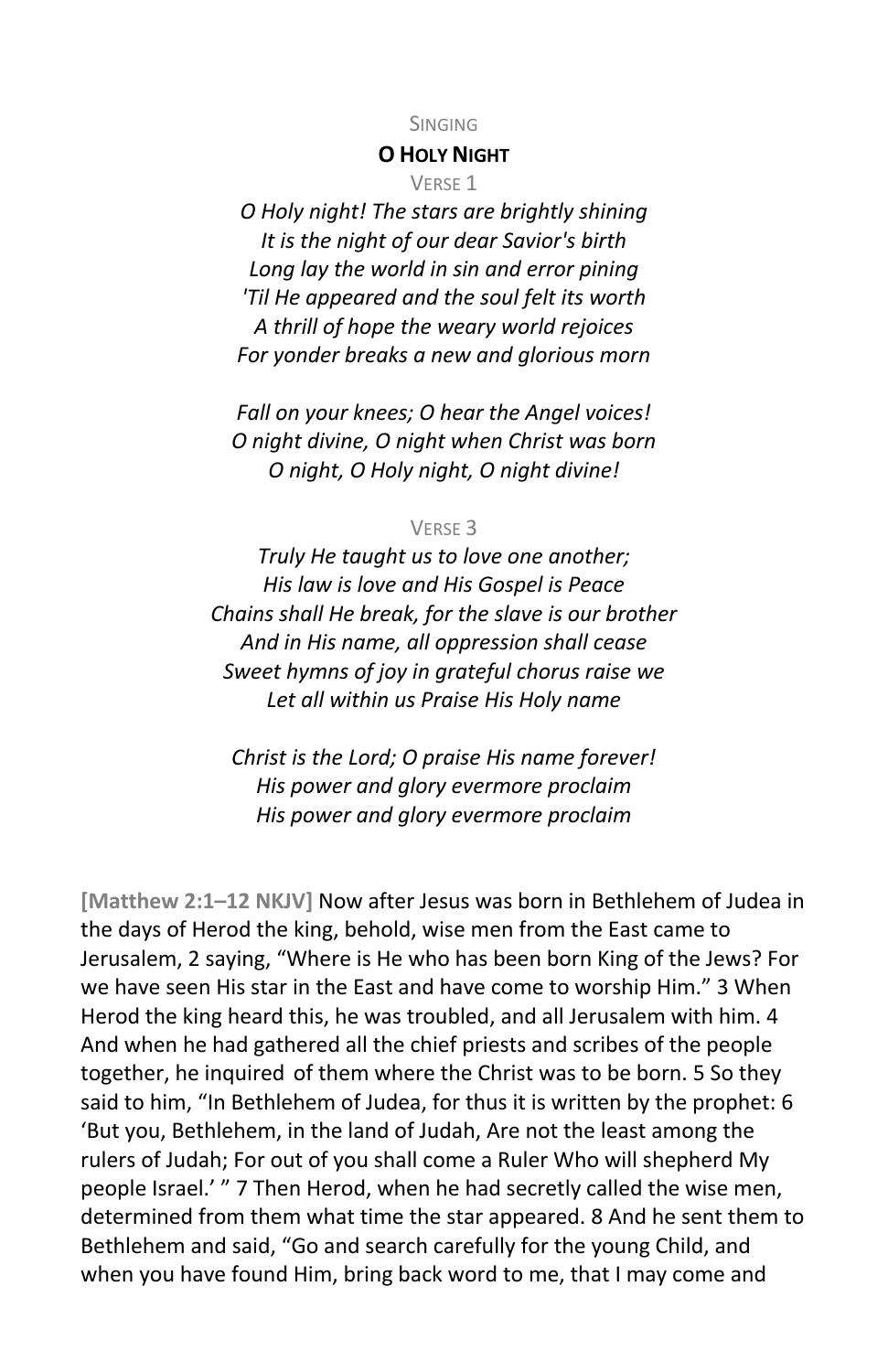worship Him also." 9 When they heard the king, they departed; and behold, the star which they had seen in the East went before them, till it came and stood over where the young Child was. 10 When they saw the star, they rejoiced with exceedingly great joy. 11 And when they had come into the house, they saw the young Child with Mary His mother, and fell down and worshiped Him. And when they had opened their treasures, they presented gifts to Him: gold, frankincense, and myrrh. 12 Then, being divinely warned in a dream that they should not return to Herod, they departed for their own country another way.

#### SINGING

#### **O COME ALL YE FAITHFUL**

VERSE 1 *O come all ye faithful Joyful and triumphant O come ye O come ye to Bethlehem Come and behold Him Born the King of angels*

#### **CHORUS**

*O come let us adore Him O come let us adore Him O come let us adore Him Christ the Lord*

#### VERSE 2

*Sing choirs of angels Sing in exultation O sing all ye bright Hosts of heav'n above Glory to God all Glory in the highest*

## **CHORUS**

*O come let us adore Him O come let us adore Him O come let us adore Him Christ the Lord*

#### VERSE 3

*Yea Lord we greet Thee Born this happy morning*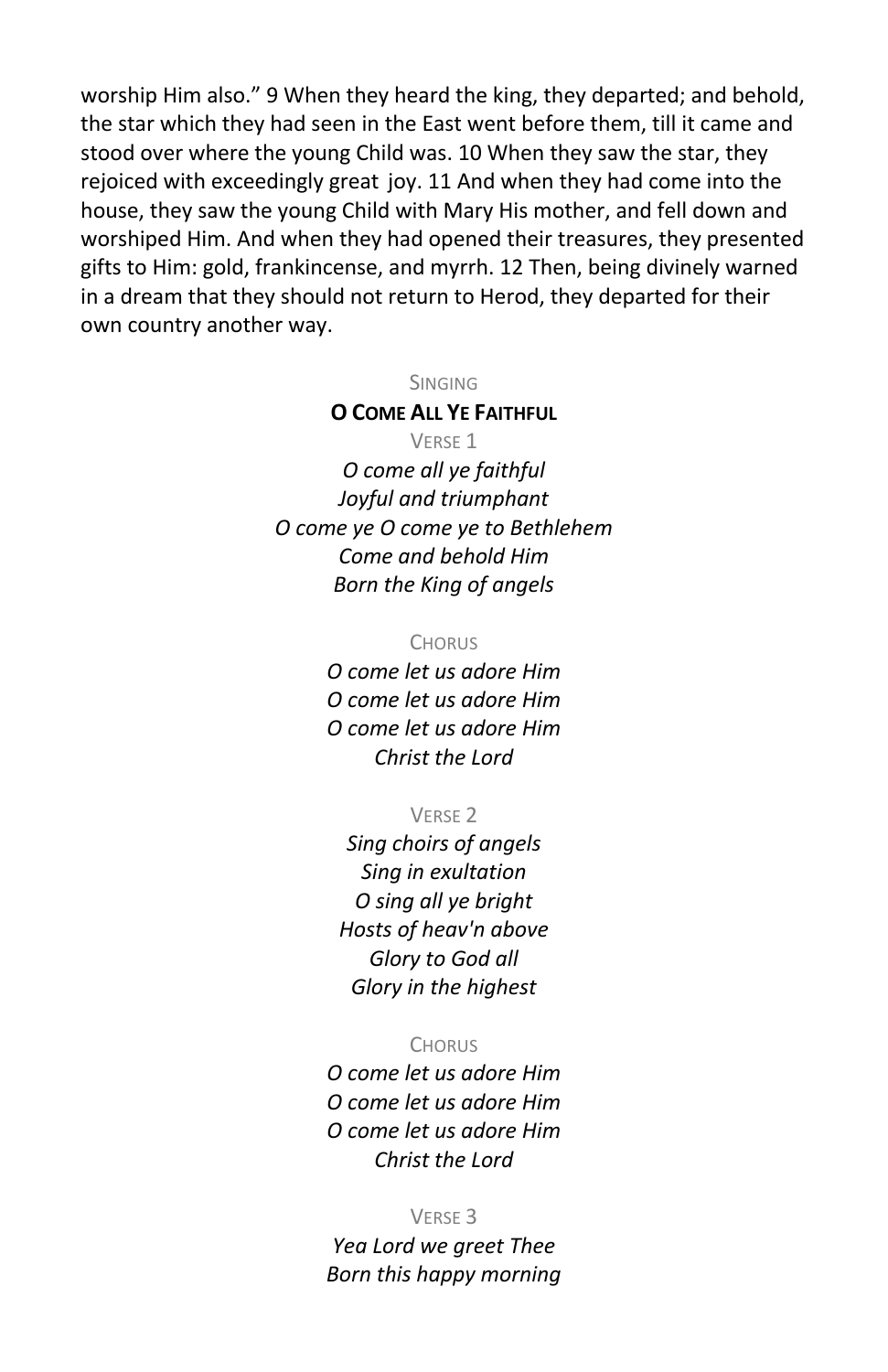*Jesus to Thee be all glory giv'n Word of the Father Now in flesh appearing*

**CHORUS** 

*O come let us adore Him O come let us adore Him O come let us adore Him Christ the Lord*

# PART FIVE: THE LIGHT OF THE WORLD

**[John 1:1–4 NKJV]** In the beginning was the Word, and the Word was with God, and the Word was God. **2** He was in the beginning with God. **3** All things were made through Him, and without Him nothing was made that was made. **4** In Him was life, and the life was the light of men. [**John 1:5–14 [NKJV]** And the light shines in the darkness, and the darkness did not comprehend it**… 9** That was the true Light which gives light to every man coming into the world. **10** He was in the world, and the world was made through Him, and the world did not know Him. **11** He came to His own, and His own did not receive Him. **12** But as many as received Him, to them He gave the right to become children of God, to those who believe in His name**… 14** And the Word became flesh and dwelt among us, and we beheld His glory, the glory as of the only begotten of the Father, full of grace and truth.

**[Pass along the candlelight]**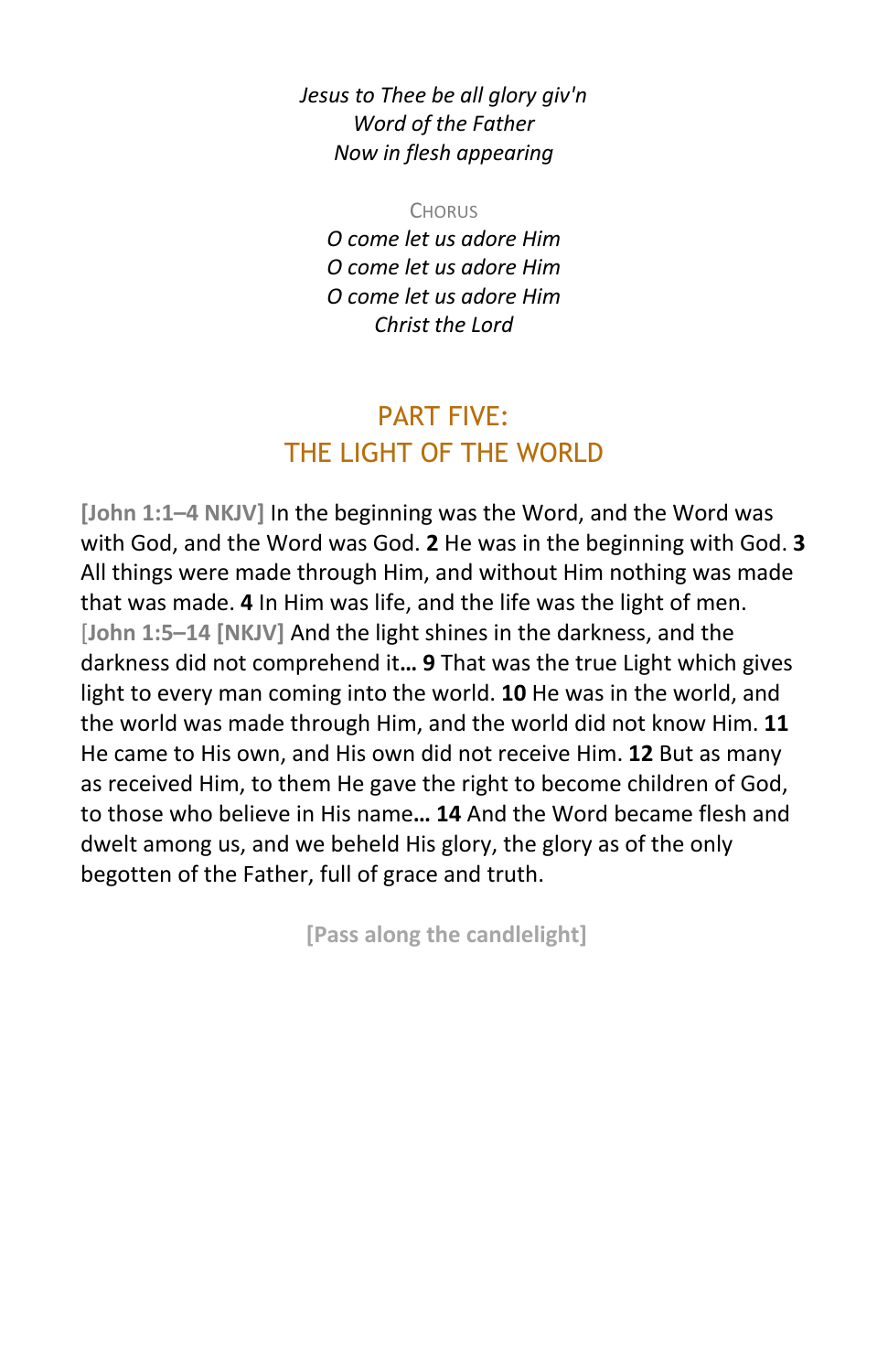## **HERE I AM TO WORSHIP**

VERSE 1 *Light of the world You stepped down into darkness Opened my eyes let me see Beauty that made This heart adore You Hope of a life spent with You*

#### VERSE 2

*King of all days Oh so highly exalted Glorious in heaven above Humbly You came To the earth You created All for love's sake became poor*

#### **CHORUS**

*So here I am to worship Here I am to bow down Here I am to say that You're my God And You're altogether lovely Altogether worthy Altogether wonderful to me*

#### **SILENT NIGHT**

VERSE 1

*Silent night holy night All is calm, all is bright 'Round yon virgin mother and Child Holy Infant so tender and mild Sleep in heavenly peace Sleep in heavenly peace*

#### VERSE 2

*Silent night holy night Shepherds quake at the sight Glories stream from heaven afar Heavenly hosts sing alleluia Christ the Savior is born Christ the Savior is born*

#### VERSE 3

*Silent night holy night Son of God, love's pure light Radiant beams from Thy holy face With the dawn of redeeming grace Jesus Lord at Thy birth Jesus Lord at Thy birth*

**[1 John 1:5–7 NKJV]** This is the message which we have heard from Him and declare to you, that God is light and in Him is no darkness at all. **6** If we say that we have fellowship with Him, and walk in darkness, we lie and do not practice the truth. **7** But if we walk in the light as He is in the light, we have fellowship with one another, and the blood of Jesus Christ His Son cleanses us from all sin. **[1 Peter 5:8 CEV]** … Your enemy, the devil, is like a roaring lion, sneaking around to find someone to attack. [**1 John 3:8 NKJV]** … For this purpose, the Son of God was manifested, that He might destroy the works of the devil. **[Hebrews 2:14 CEV]** …He died to destroy the devil, who had power over death.**[1 Corinthians 2:8 NCV]** None of the rulers of this world understood it. If they had, they would not have crucified the Lord...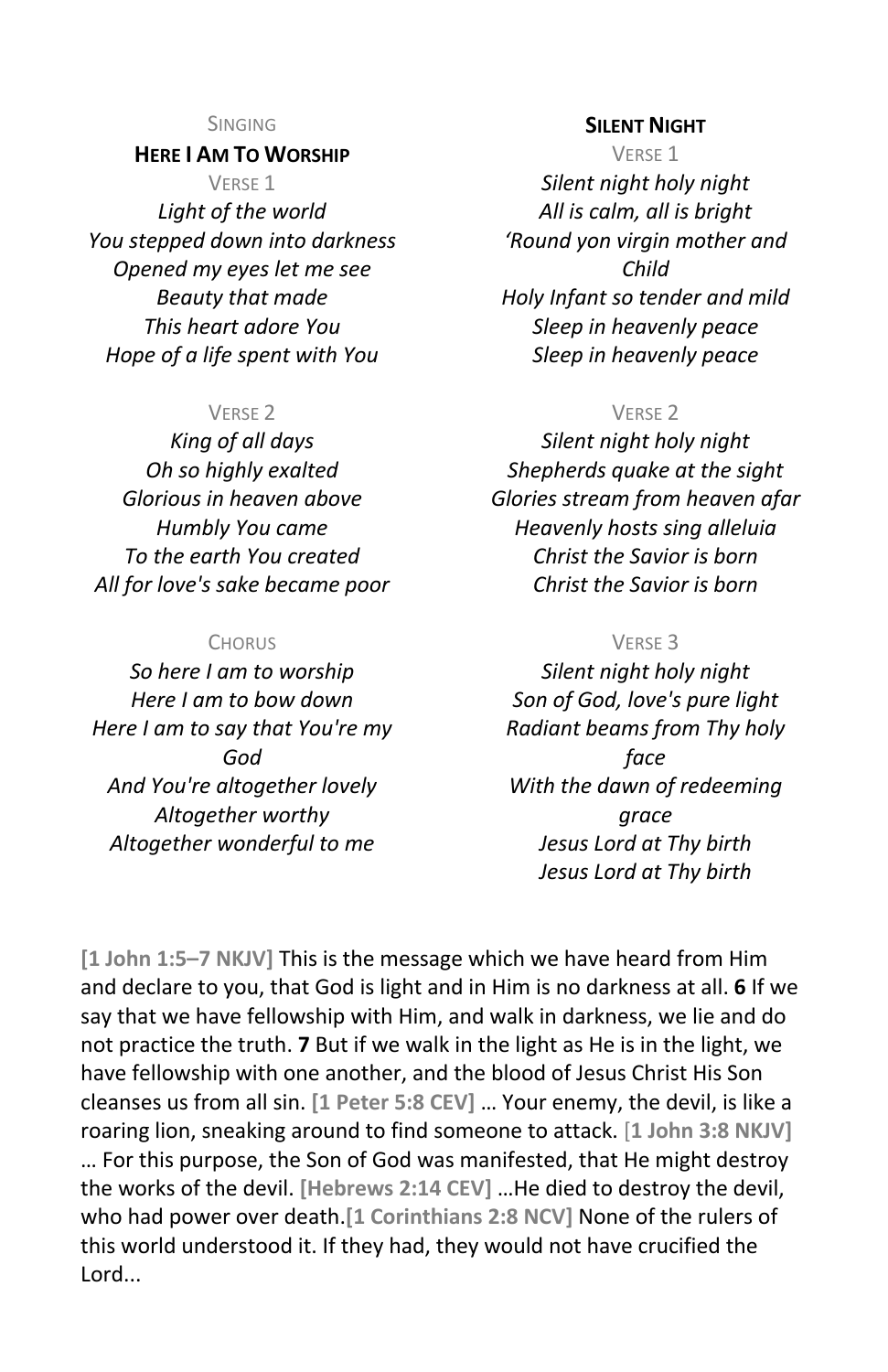**[Romans 5:8 NIV84]** … God demonstrates his own love for us in this: While we were still sinners, Christ died for us. **[Ephesians 5:8 NLT]** For once you were full of darkness, but now you have light from the Lord. So live as people of light! **[2 Timothy 3:1 NLT]** You should know this… that in the last days there will be very difficult times. **[Isaiah 60:2 NKJV]** For behold, darkness shall cover the earth, and thick darkness the peoples; but the LORD will arise upon you, and his glory will be seen upon you.

**[John 8:12 NKJV]** Then Jesus spoke … saying, "I am the light of the world…" [John 9:5 NKJV] As long as I am in the world, I am the light of the world." **[Mark 16:19 NIV84]** After the Lord Jesus had spoken to them, he was taken up into heaven and he sat at the right hand of God. **[Matthew 5:2, 14–16 NKJV]** and he taught them…"You are the light of the world. A city that is set on a hill cannot be hidden. **15** Nor do they light a lamp and put it under a basket, but on a lampstand, and it gives light to all who are in the house. **16** Let your light so shine before men, that they may see your good works and glorify your Father in heaven. **[Mark 16:15 GW]** "Go everywhere in the world, and tell everyone the Good News.

**[John 3:16 NKJV]** For God so loved the world that He gave His only begotten Son, that whoever believes in Him should not perish but have everlasting life.

## SINGING

**Joy To The World** VERSE 1 *Joy to the world the Lord is come Let earth receive her King Let ev'ry heart prepare Him room And heav'n and nature sing And heav'n and nature sing And heav'n and heav'n and nature sing*

#### VERSE 2

*Joy to the earth the Savior reigns Let men their songs employ While fields and floods Rocks hills and plains Repeat the sounding joy Repeat the sounding joy Repeat, repeat, the sounding joy*